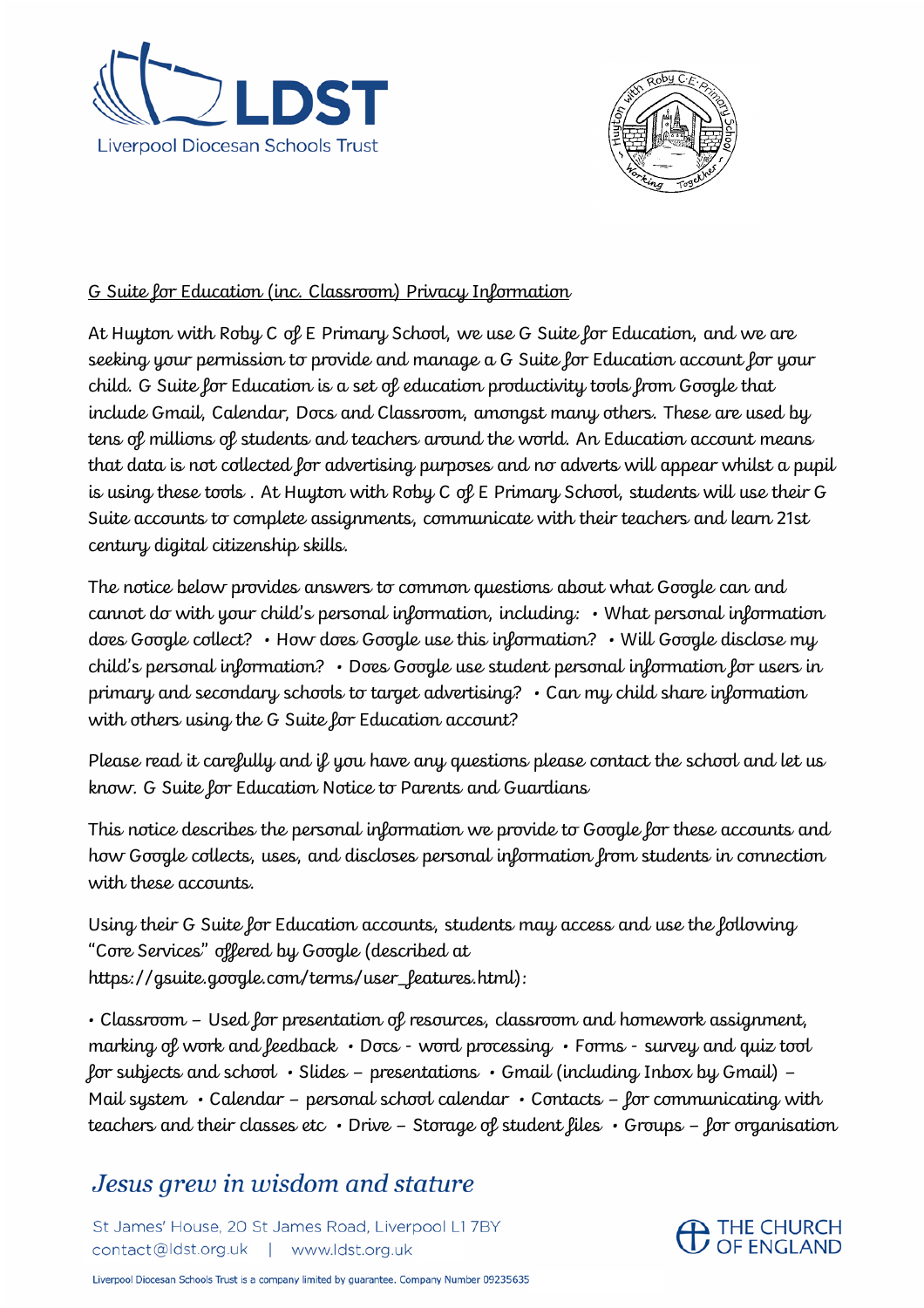



of class groups • Keep – note taking • Sheets - spreadsheets • Sites – creation of website under direction of teacher / subject only • Talk/Hangouts - under direction of teacher / subject only  $\cdot$  Vault – storage/backup facility

In addition, we also allow students to access certain other Google services with their G Suite for Education accounts. Specifically, your child may have access to the following "Additional Services":

• YouTube - Education account only (No adverts) • Maps • Google Earth

Google provides information about the information it collects, as well as how it uses and discloses the information it collects from G Suite for Education accounts in its G Suite for Education Privacy Notice. You can read that notice online at https://gsuite.google.com/terms/education\_privacy.html You should review this information in its entirety, but below are answers to some common questions: What personal information does Google collect?

When creating a student account, Huyton with Roby C of E Primary School may provide Google with certain personal information about the student, including their name, school (G Suite) email address, and password.

When a student uses Google services, Google also collects information based on the use of those services. This includes:

• device information, such as the hardware model, operating system version, unique device identifiers, and mobile network information including phone number; • log information, including details of how a user used Google services, device event information, and the user's Internet protocol (IP) address; · location information, as determined by various technologies including IP address, GPS, and other sensors; • unique application numbers, such as application version number; and  $\cdot$  cookies or similar technologies which are used to collect and store information about a browser or device, such as preferred language and other settings. How does Google use this information?

In G Suite for Education Core Services, Google uses student personal information to provide, maintain, and protect the services. Google does not serve ads in the Core Services or use personal information collected in the Core Services for advertising purposes.

## Jesus grew in wisdom and stature

St James' House, 20 St James Road, Liverpool L17BY contact@ldst.org.uk | www.ldst.org.uk



Liverpool Diocesan Schools Trust is a company limited by guarantee. Company Number 09235635